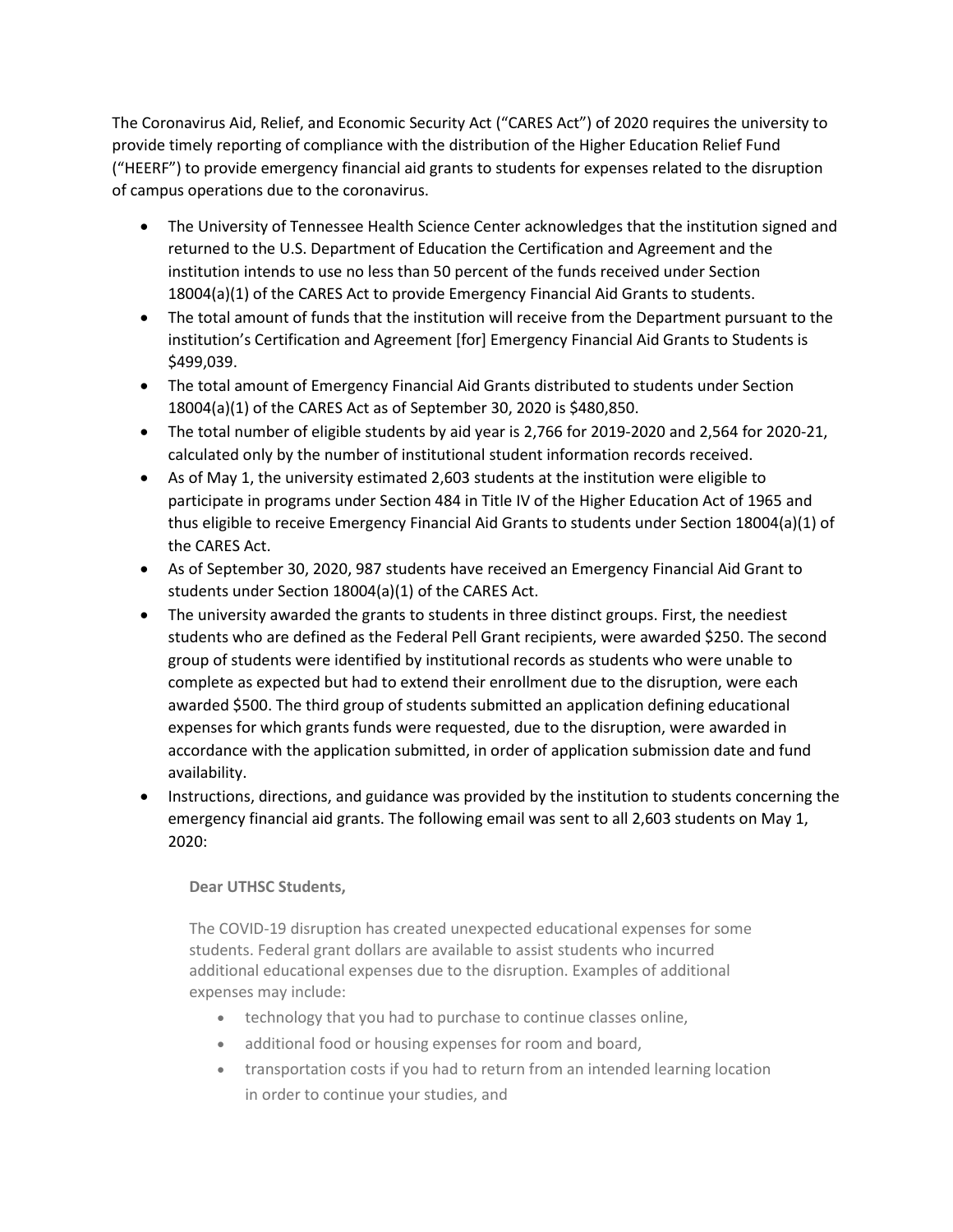• additional course materials you required to remain engaged in your studies.

The federal grants are cash grants to students, focused on helping you now. These grants do not require repayment. Federal guidance has defined that the grants are not estimated financial assistance and will not affect other financial aid you've received this year. The federal emergency grant amount may exceed your cost of attendance.

You may submit a one-time application for the federal grant to assist with the educational expenses you incurred. Be prepared to identify the type of expense and the amount. Applications will be reviewed weekly. Depending upon the situation, we might ask you for additional information or documentation.

To apply for the federal student grants, go to **Banner Self-Service > Financial Aid > Surveys > Emergency Student Grant Application**. Applications will be reviewed weekly and grant notifications will be sent to UTHSC emails.

Only students who completed a 2019-2020 Free Application for Federal Student Aid (FAFSA) and demonstrated eligibility for federal student aid are qualified for the federal student grants. UTHSC is reviewing federal guidance carefully and working quickly to award the grants to qualifying students with eligible expenses.

If you are awarded a federal student grant, it will come to you through your student account (direct deposit). However, if you currently have a balance due on your student account, the emergency grant will not be applied towards those charges. Any student with a balance due will receive their awarded federal student grant by check which will be sent to their current mailing address.

If you have questions, please contact Financial Aid at **[onestop@uthsc.edu](mailto:onestop@uthsc.edu) or 901.448.7703**.

Sincerely,

**Darrylinn D. Todd, Ed. D** Associate Vice Chancellor Enrollment Management University of Tennessee Health Science Center

- The online application was available to students via the Banner Self-Service student portal:
	- https://banner.uthsc.edu/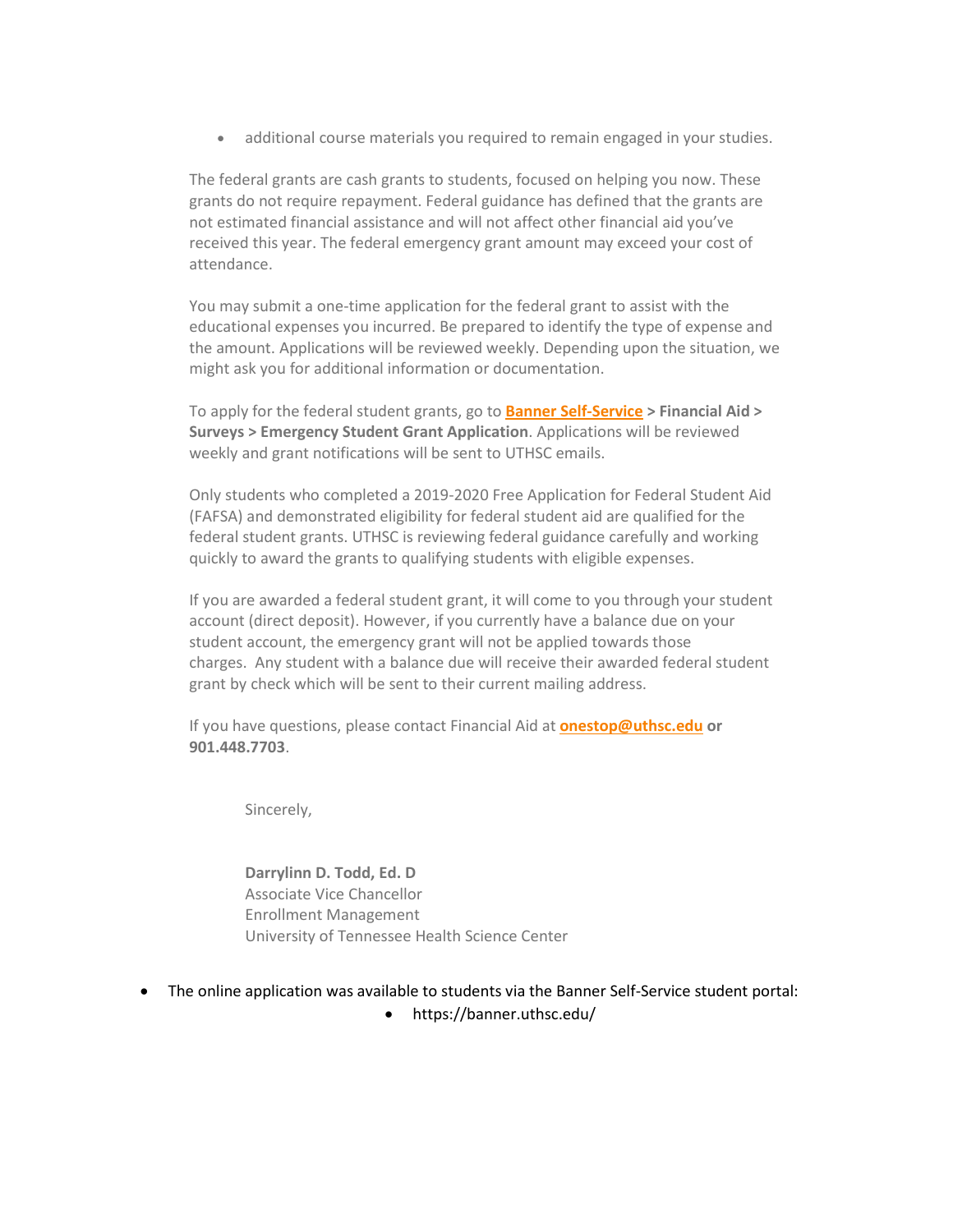## THE UNIVERSITY OF TENNESSEE HEALTH SCIENCE CENTER

| <b>Banner Production</b>                                                                                                                                                                                                                                                               |  |
|----------------------------------------------------------------------------------------------------------------------------------------------------------------------------------------------------------------------------------------------------------------------------------------|--|
| As of Monday, Jan. 27, 2020, logging in to Banner will require use of<br>Duo two-factor authentication. This is the same Duo you are already<br>"using when logging in to Office 365 and other UT systems and will<br>look and work the same. Visit https://uthsc.edu/its/information- |  |
| security/duo/ or contact the Help Desk (901.448.2222/800.413.7830<br>or helpdesk@uthsc.edu) if you need assistance with Duo.                                                                                                                                                           |  |
|                                                                                                                                                                                                                                                                                        |  |
| P Forget your password?<br>? Need help signing in?                                                                                                                                                                                                                                     |  |
|                                                                                                                                                                                                                                                                                        |  |

| <b>Personal Information Student Financial Aid One Stop Shop</b> |  |  |  |
|-----------------------------------------------------------------|--|--|--|
|-----------------------------------------------------------------|--|--|--|

| Search |  |
|--------|--|
|        |  |

# **Financial Aid**

| New Student Dental Insurance Available Now!<br>Find out more information about a new student dental insurance plan. |
|---------------------------------------------------------------------------------------------------------------------|
| Eligibility<br>Financial Aid Holds, Required Documents, Satisfactory Academic Progress                              |
| Financial Aid Award<br><b>Review Current and Previous Financial Aid Award Notifications</b>                         |
| Important Information to Review<br>Policies, Rights & Responsiblities, and Staff                                    |
| Surveys<br>Olease review to omplete                                                                                 |
| E-Mail Financial Aid                                                                                                |
| FinAid 9 SS                                                                                                         |

**RELEASE: 8.9.1** 

© 2020 Ellucian Company L.P. and its affiliates.

Personal Information Student Financial Aid One Stop Shop

Search

 $\boxed{60}$ 

RETURN TO MENU SITE MAP HELP EXIT

## **Scholarship Application**

Tonce you submit any survey it will no longer show available. However, if you would like to make changes to a recently submitted survey, please email<br>fao@uthsc.edu.

• Emergency Student Grant Application

. Please click on the above to start your application to submit a request for emergency financial aid funds.

By completing and submitting this application, I certify that all information is accurate to the best of my knowledge.

I understand that applications are reviewed weekly and I will receive a response to my UTHSC email.

I certify that if awarded the emergency federal grant funds, I will use the dollars only for educational expenses incurred due to the COVID-19 disruption, as reported on my application.

#### RELEASE: 8.7

© 2020 Ellucian Company L.P. and its affiliates.